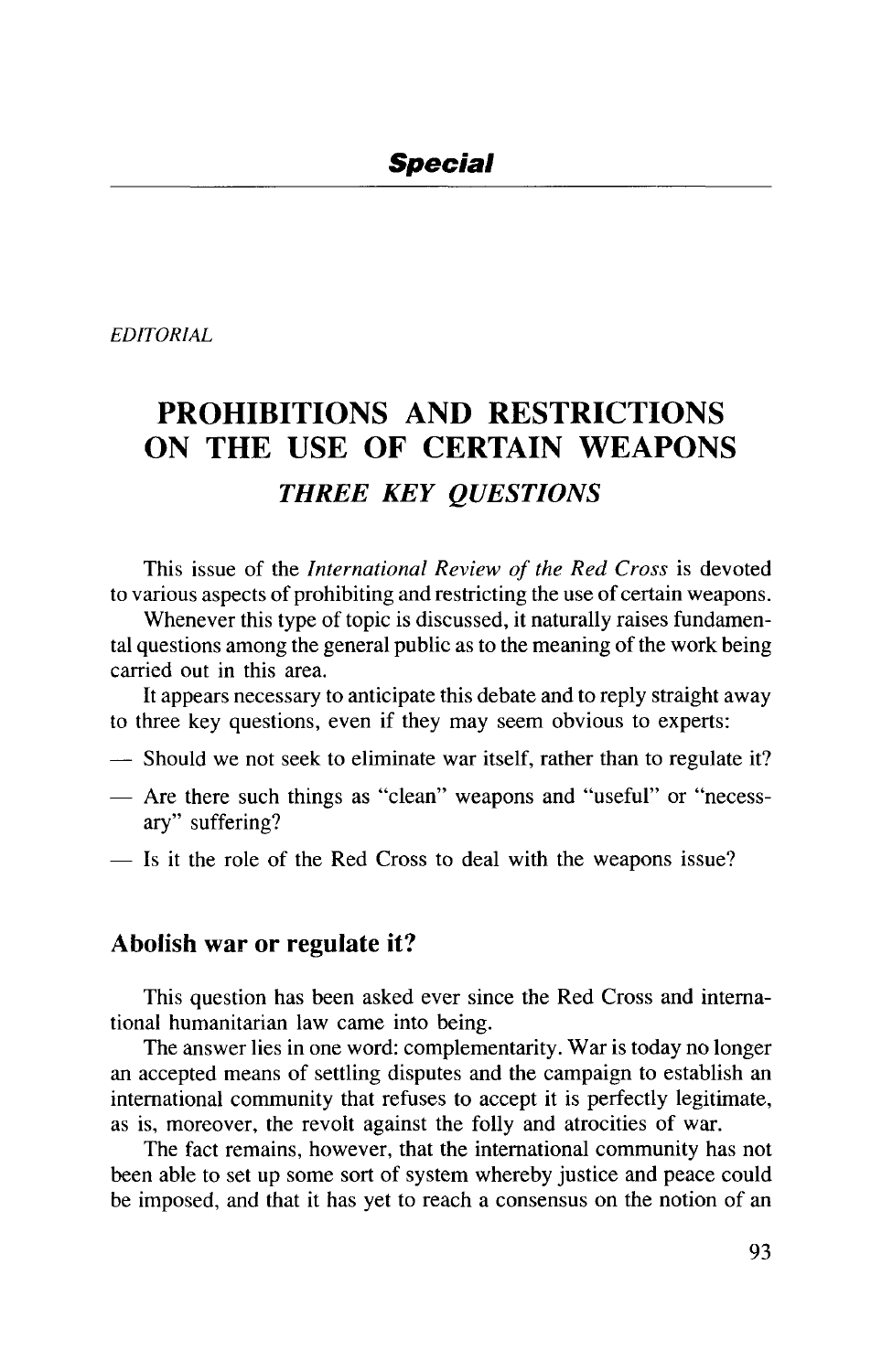equitable society, which is prerequisite for defining the parameters of a peace accepted by all.

There is much work still to be done in this respect and it is more vital than ever before: the development of technology and man's invention of means capable of exterminating humankind make it imperative for the international community to lay down fundamental and procedural rules without delay for a world without war, lest it be destroyed itself.

But war is a reality now more than ever. Every effort must therefore be made to attenuate its effects, especially by educating those who must engage in warfare.

International humanitarian law sets basic standards, the observance of which distinguishes the soldier from the criminal and the violation of which perverts the most honourable of causes. Despite the horror of war, it must not be forgotten that humanitarian law has spared millions of lives and immeasurable suffering.

Such work, which is not a contradiction of, but a complement to the efforts undertaken to build a world without war, therefore merits full appreciation.

## Are there such things as "clean" weapons and "necessary" suffering?

The expression "superfluous injury and unnecessary suffering", the meaning of which is analysed in depth in this issue of the *Review,* is unfortunate. It inevitably elicits ironic reactions from the public, for it is difficult to understand how "useful" injury or "necessary" suffering can exist. This expression, however, is rooted in the fundamental idea that war is not an end in itself and does not permit more than is necessary for victory. And indeed, the essential purpose of international humanitarian law may be to eliminate "unnecessary" suffering, — unnecessary in terms of war of course, which is inherent in the application of international humanitarian law — and not all suffering: the "utility" or "non-utility" of war itself is not at issue here.

It would be wrong to belittle this purpose, especially since wars generate a type of violence which very quickly gets out of hand, and that often the original reasons for making war are forgotten and all "meaning" lost: murders of civilians or prisoners, rape or torture which are just examples of this trend, are, alas, far too common.

The terminology used in the 1980 Convention — "weapons deemed to be excessively injurious" or "having indiscriminate effects" — is more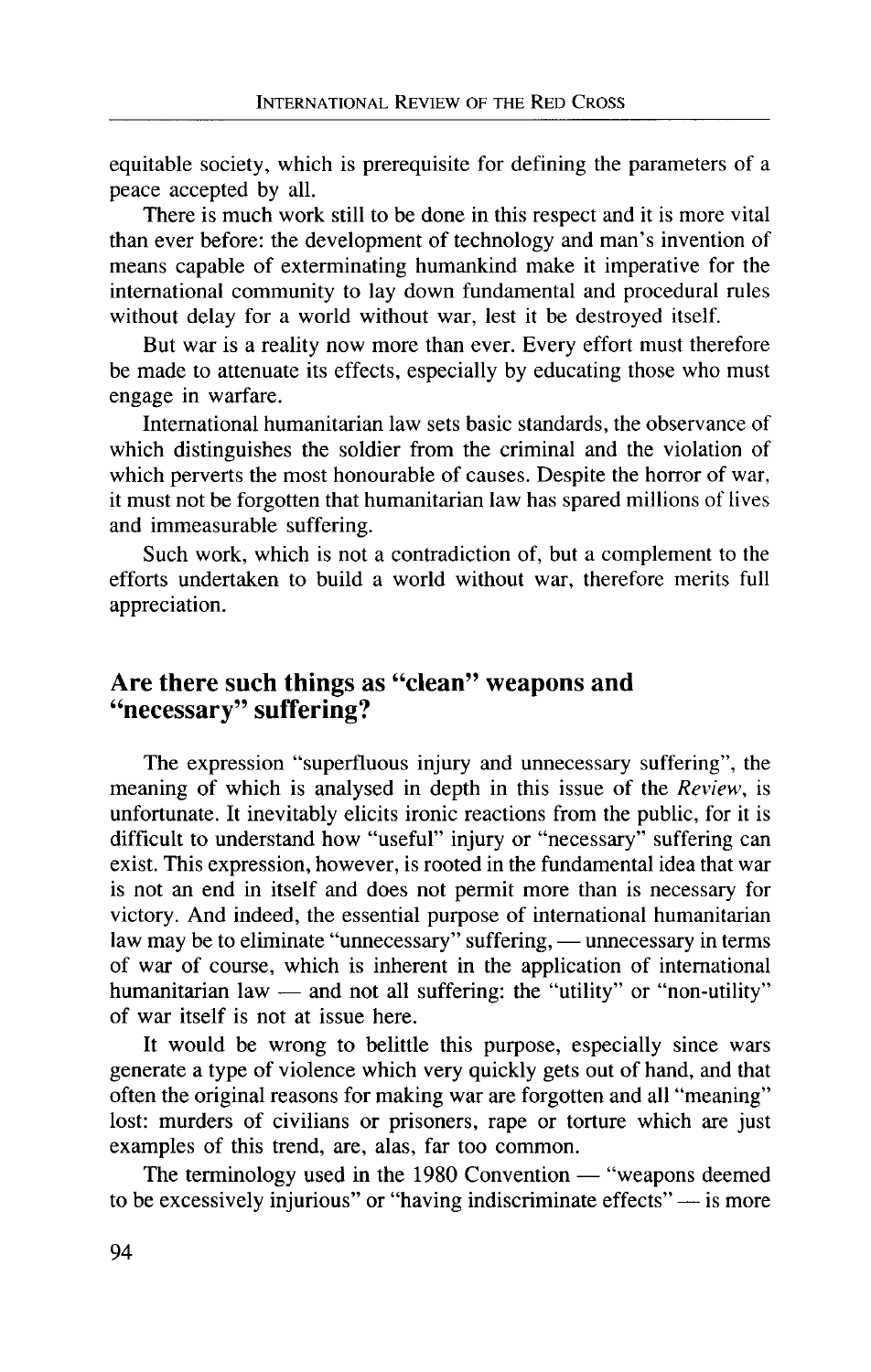explicit. Weapons must not have effects that are excessive in relation to their military purpose and, especially, should be sufficiently precise to avoid causing incidental injury among civilians. These expressions remain, however, highly esoteric. In actual fact, the intention is to prohibit means of war which are excessively cruel or, to put it clearly, barbaric weapons, i.e. weapons which discredit those who use them, just as certain heinous acts bring discredit to those who commit them, however worthwhile the cause they may be defending.

Heading the list of these weapons are of course the so-called weapons of mass destruction. The use of biological and chemical weapons is banned today. The conventions relating to these weapons also cover their manufacture, possession or sale. Extremely complex monitoring procedures are provided for by the Chemical Weapons Convention, since the use of chemical agents is also necessary for peaceful purposes. This global approach to the problem is indispensable, because governments could never consent to place themselves at a disadvantage before an adversary capable of wielding — if it alone possesses such weapons — a terrible instrument of blackmail.

Clearly, nuclear weapons should be the subject of a similar convention, but there has been a delay in tackling the problem for psychological or strategic reasons which would certainly merit serious re-examination in the light of today's international context.

The absence of clear regulations on these weapons and the prevailing uncertainty resulting therefrom greatly detract from the overall credibility of efforts made in the field of disarmament, for no one can guarantee that the whole world will not go up in flames if a first strike occurs.

It should be noted, however, that the strategic nature of weapons of mass destruction has justified negotiations which did not deal solely with their use. Such negotiations have extended beyond the scope of international humanitarian law alone and, for the reasons stated above, have covered all aspects of the problem, including the possession of such weapons.

As for the 1980 Convention, its ambitions are more down to earth and it relates to weapons which *a priori* have no strategic importance. Yet it is equally important because it deals with weapons which are actually used in present-day conflicts: incendiary weapons, whose use sparked cries of outrage during the Vietnam war, and especially mines, which are today scattered all over the globe and cause tremendous suffering and immeasurable social, ecological and economic damage.

In short, weapons which are particularly cruel or barbaric do exist, and it is perfectly justifiable to discuss them. If there is no consensus on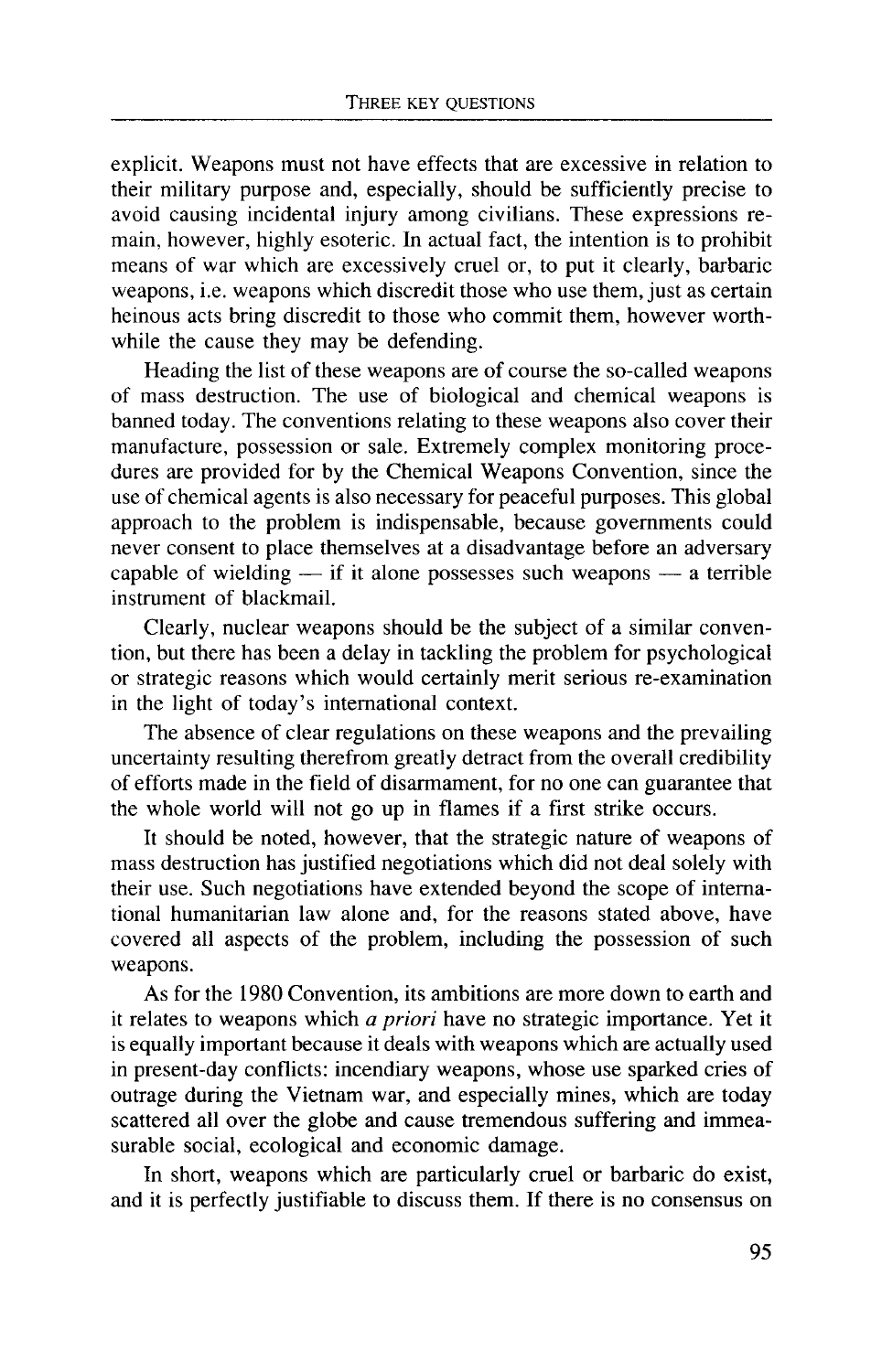the identification of these weapons, no dialogue among political, military and humanitarian figures, no international conventions, it is simply impossible to envisage curbing the development and use of such weapons.

## Is it the role of the Red Cross to deal with the weapons issue?

Weapons of mass destruction have been a long-standing concern of the International Committee of the Red Cross. In particular it took an active part in drafting the Geneva Protocol of 1925 on chemical weapons and reacted vigorously to the nuclear bombings of Hiroshima and Nagasaki. The International Red Cross and Red Crescent Movement as a whole has, moreover, adopted various resolutions dealing with this issue both during its internal meetings and jointly with governments at International Conferences of the Red Cross and Red Crescent.

Taking a general stance on an issue is one thing, however, but studying specific bans in closer detail is another.

In engaging in such work, the ICRC has acted in accordance with the mandate conferred upon it by the international community to work for the faithful application of international humanitarian law and to prepare any development thereof. As the Protocols of 1977 additional to the Geneva Conventions have reaffirmed and developed the principles and rules relating to the conduct of hostilities, it is incumbent upon the ICRC to study the incorporation of those principles and rules, and indeed all others within the scope of international humanitarian law, in other legal instruments.

The Convention of 1980 on Prohibitions or Restrictions on the Use of Certain Conventional Weapons is undeniably part of international humanitarian law and implements, by means of specific prohibitions and restrictions, principles and rules laid down by Protocol I of 1977. It was drafted in response to a resolution adopted by the Diplomatic Conference which had hammered out the 1977 Protocols, and on the basis of work carried out by an *ad hoc* commission set up by the Conference.

It was at this point that the ICRC realized it could best render service to the international community in this domain by bringing together experts from all specialized fields to examine every feature of weapons whose use could be prohibited or restricted. The objective is to obtain a clear definition of the technical characteristics of a weapon, its military utility and any possible substitutes for it, as well as the "human cost" its use would incur in terms of physical or psychological suffering, or adverse